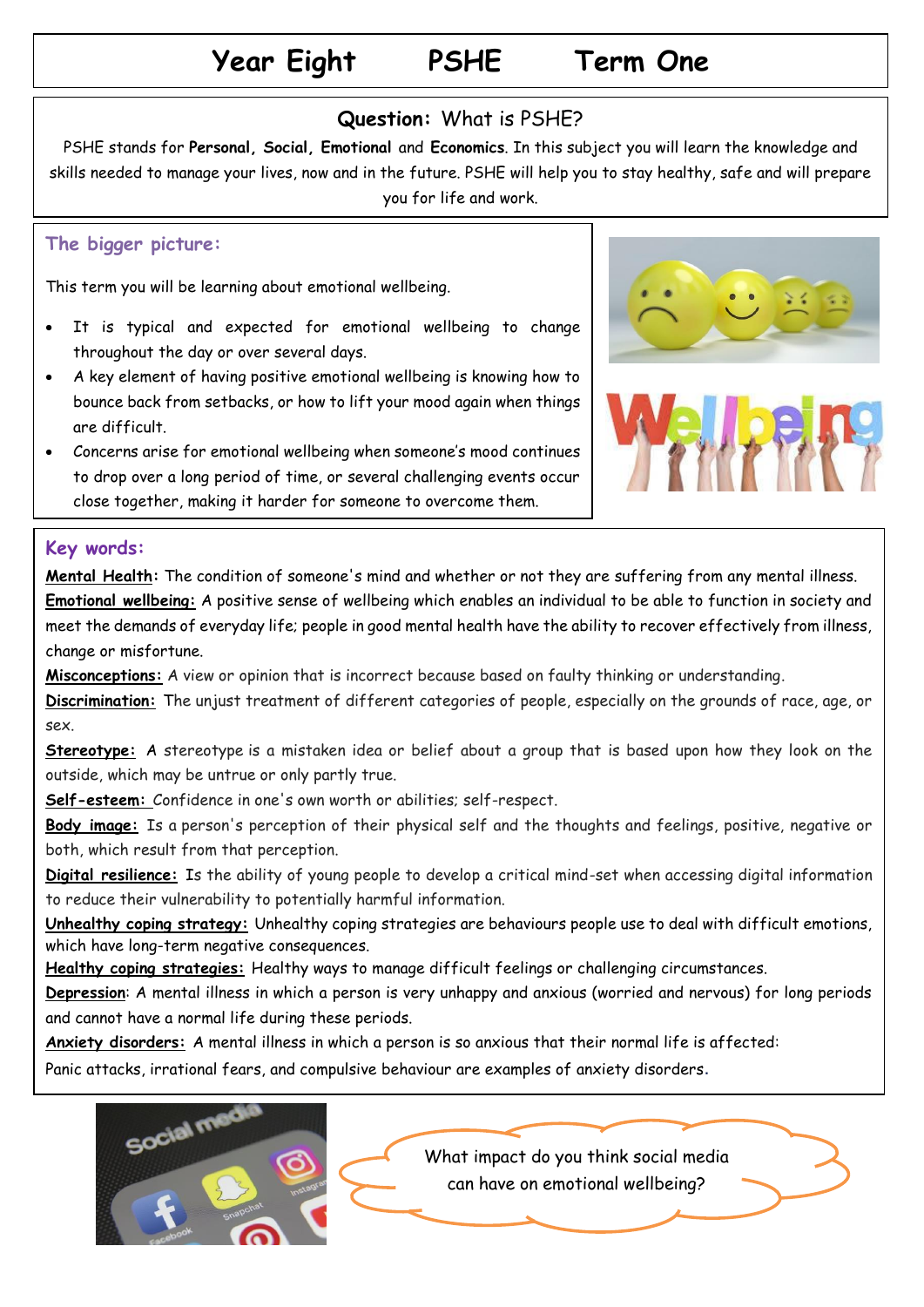Although it is not easy, and every day presents challenges, most people with a mental health issue continue to contribute to society and lead a happy life. With the right treatment, support and care, many conditions can be successfully managed.

Obsessive Compulsive Disorder (OCD) is a type of anxiety disorder that includes 'obsessions' such as worries, doubts or unwelcome thoughts that can constantly appear and 'compulsions' - repetitive activities that are caused by the obsessions e.g. repeatedly checking doors are locked or repeating comforting phases. Although is sometimes manifests in repetitive cleaning and tiding, this is not an accurate understanding of the illness.

One in four people experience a mental health problem each year. This shows that mental health problems are quite common, although the number has not changed for several years (ie not increased). The statistic for children is one in eight so, lesson common.

> LGBT+ people of all ages are more likely to experience a mental health problem due to other challenges, such as bullying discrimination or questions about identity. This is why the government has committed prioritising support for LGBT+ people to access mental health services should they need them.

People with mental health issues are no more likely to be violent than anyone else.

On average, there is can be a considerable delay between someone experiencing first symptoms of poor mental health and seeking treatment (often many years). This delay can be for many reasons (e.g stigma, not knowing where to get help etc.). The main reason, however, is because people are unaware that they are unwell. There is really good evidence with most mental health conditions that early treatmentseeking can increase the chances of recovery.

Most mental health issues are not observable to others, in the way that physical illness can be. This is one of the reasons why mental health can be harder to talk about than physical health.

Most treatment for people with mental health conditions is community based, including talking therapy, group counselling or medication. Some mental health conditions require treatment in a specialised treatment centre or hospital, but these are almost always voluntarily chosen by the person involved or their family.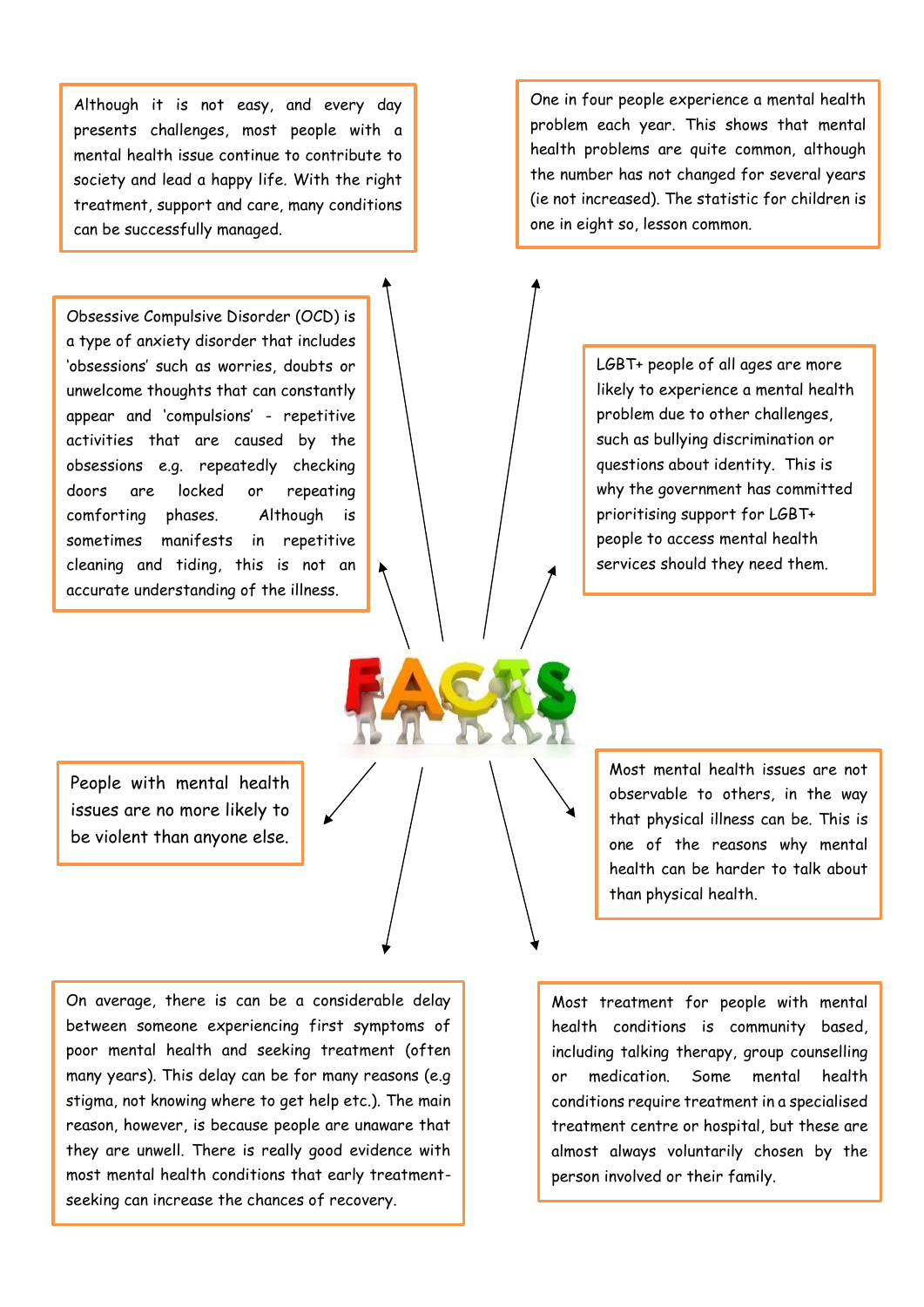## **Understanding self-harm and eating disorders**

**Self-harm** describes a wide range of ways in which a person might hurt themselves, put themselves at risk or neglect to take care of themselves in order to manage difficult thoughts, feelings or experiences.

**Anorexia nervosa** (commonly referred to as 'anorexia') is the least common but most publicised of all the eating disorders. People with anorexia restrict their food intake and lose weight as a result.

**Bulimia nervosa** (commonly referred to as 'bulimia') involves bingeing and purging – so a person will eat large amounts of food and then they will use different strategies to remove food from their body. People with bulimia often have a weight that is within a healthy range so it can be a very hard to spot.

**Binge eating disorder** is similar to bulimia but without the purging – consequently people with this disorder gain weight, sometimes very rapidly.



#### **Why are these strategies unhealthy?**

**Self-harm:** In some cases the injuries or damage can be more serious than intended. It often leads to scars or infection. 25,000 people a year get taken to A&E as a result of their injuries. Self-harm is a sign of underlying mental health issues, which, if left untreated, are likely to get worse.

#### **Organisations that can help**

Starting a conversation can be the first step to recovery, and parents or carers, as well as friends, are available for support. If you can, talk to your tutor, PSHE teacher, head of year or another trusted member of staff about anything that concerns you, including worries about yourself or a friend self-harming or struggling with an eating disorder.

There are also local and national organisations:

Childline [www.childline.org.uk](http://www.childline.org.uk/) call: 0800 1111

Young Minds [www.youngminds.org.uk](http://www.youngminds.org.uk/) Samaritans [www.samaritans.org](http://www.samaritans.org/) Call: 116 123

PSHE leads: [alicia.burdett@bexhillacademy.org](mailto:alicia.burdett@bexhillacademy.org) grayling.clayton@bexhillacademy.org